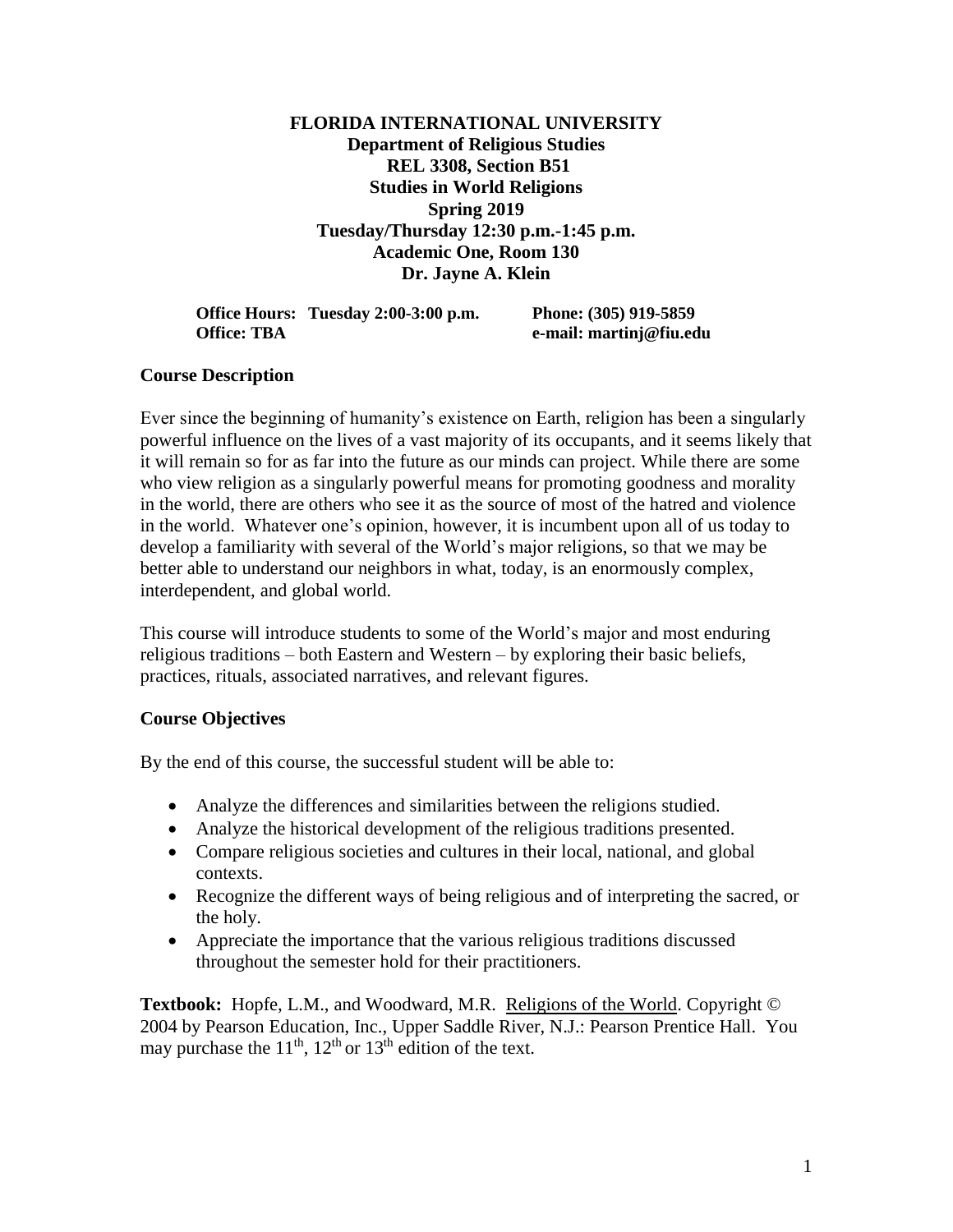Other required readings will be in the form of handouts, which the professor will distribute to you at various times during the semester; or they will be posted on Canvas and/or on the Library Course Reserves.

## **Attendance and Class Participation:**

Ten percent of your final grade depends on regular attendance and class participation. Attendance will be taken at the beginning of each class. **Regular attendance and punctuality are expected of all.** Only **two unexcused absences** will go without penalty. Any additional unexcused absence beyond that will cause a drop of one rung on the final grading scale, i.e., from an A to an A-, an A- to a B+, and so on. If you will be unable to attend a class, you are expected to inform the professor **beforehand** (whenever possible) via e-mail or telephone and explain your reason.

You are all expected to come to class prepared to discuss the assigned reading material, to present your ideas to the class, and to ask questions.

## ACADEMIC MISCONDUCT STATEMENT

Florida International University is a community dedicated to generating and imparting knowledge through excellent teaching and research, the rigorous and respectful exchange of ideas and community service. All students should respect the right of others to have an equitable opportunity to learn and to honestly demonstrate the quality of their learning. Therefore, all students are expected to adhere to a standard of academic conduct, which demonstrates respect for themselves, their fellow students, and the educational mission of the University. All students are deemed by the University to understand that if they are found responsible for academic misconduct, they will be subject to the Academic Misconduct procedures and sanctions, as outlined in the Student Handbook.

Academic Misconduct includes: **Cheating** – The unauthorized use of books, notes, aids, electronic sources; or assistance from another person with respect to examinations, course assignments, field service reports, class recitations; or the unauthorized possession of examination papers or course materials, whether originally authorized or not. **Plagiarism** – the use and appropriation of another's work without any indication of the source, and the representation of such work as the student's own. Any student who fails to give credit for ideas, expressions or materials taken from another source, including Internet sources, is responsible for plagiarism.

Learn more about the [academic integrity policies and procedures](http://online.fiu.edu/student/resources/policies.php) as well as [student](http://online.fiu.edu/student/resources/academic-integrity-resources.php)  [resources](http://online.fiu.edu/student/resources/academic-integrity-resources.php) that can help you prepare for a successful semester.

**\*NOTE: The professor reserves the right to modify the course syllabus at any time. Students will receive verbal and/or written notification of any modifications, should they be made.**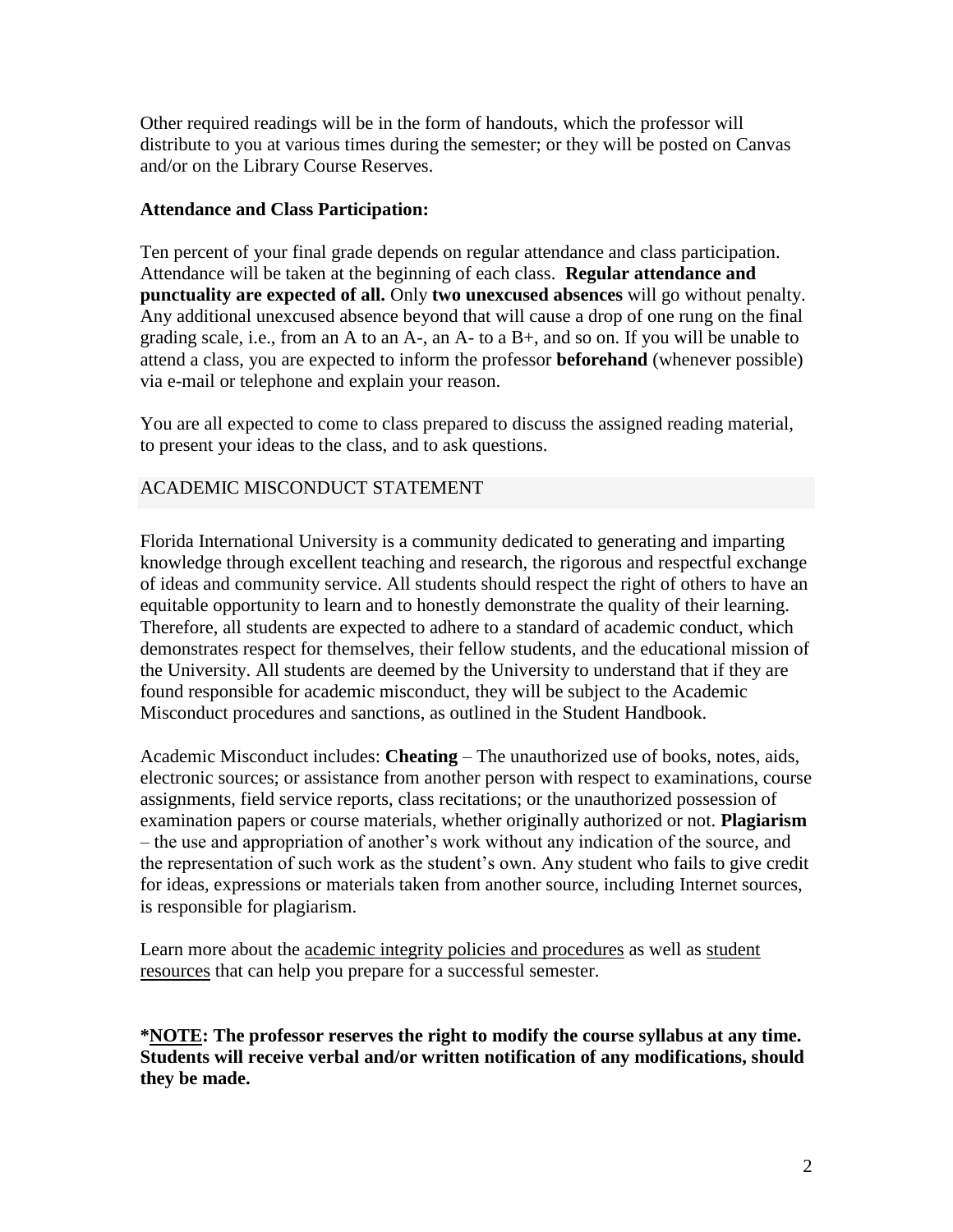## **Grade Point Distribution:**

- 10% Attendance and Class Participation
- 15% Exam #1 Thursday, January 31
- 15% Exam #2 Tuesday, March 5
- 15% Exam #3 Final Examination Tuesday, April 23, 12:00-2:00 p.m.
- 25% Research Paper Due Thursday, March 28 For this assignment, you are to select one religion (other than that of the religion you were raised in or are currently practicing). Once chosen, you are to research it, in terms of its practices and beliefs, and then attend at least one service/ceremony at its house of worship. You will then present your research in a paper of 7-8 pages in length. Further instructions will be distributed separately.
- 20% Reflection papers subjects and instructions will be posted on Announcements

In addition, you will have an opportunity to earn **extra credit** by visiting the Holocaust Memorial in Miami Beach and writing a 3-page paper describing it and your impressions of the experience. For successful completion of this assignment, you will receive 15 points added to your lowest exam grade.

## **Grading Scale:**

| 94-99 A    | $76-79$ C+ |  |
|------------|------------|--|
| 90-93 A-   | 75-70 C    |  |
| $87-89$ B+ | $69-64$ D  |  |
| 84-86 B    | $63-0$ F   |  |
| 83-80 B-   |            |  |

## *Class and Reading/Assignment Schedule*

## **Week beginning Tuesday, January 8 (Week #1)**

Introduction to the course: course overview; review of course syllabus; defining religion; theories on the origin of religion.

*Film: Zeitgeist*, part one, on religion (the first 41 minutes of film) – the link is: <https://www.youtube.com/watch?v=GNXTEMnpmb8>

Watch the video and write a 1-2 page reflection paper answering the following questions: (1) Which of the theories on the origin of religion does the film express the best? (2) How did watching the film make you feel? Do you agree or disagree with its point of view, and why?

*Reading Assignment:* Hopfe & Woodward, Introduction/Overview and Chapter 1 (Basic Religions – this material has been posted, for your convenience, on the Library Course Reserves AND I have sent power points summarizing the Introduction and Chapter 1.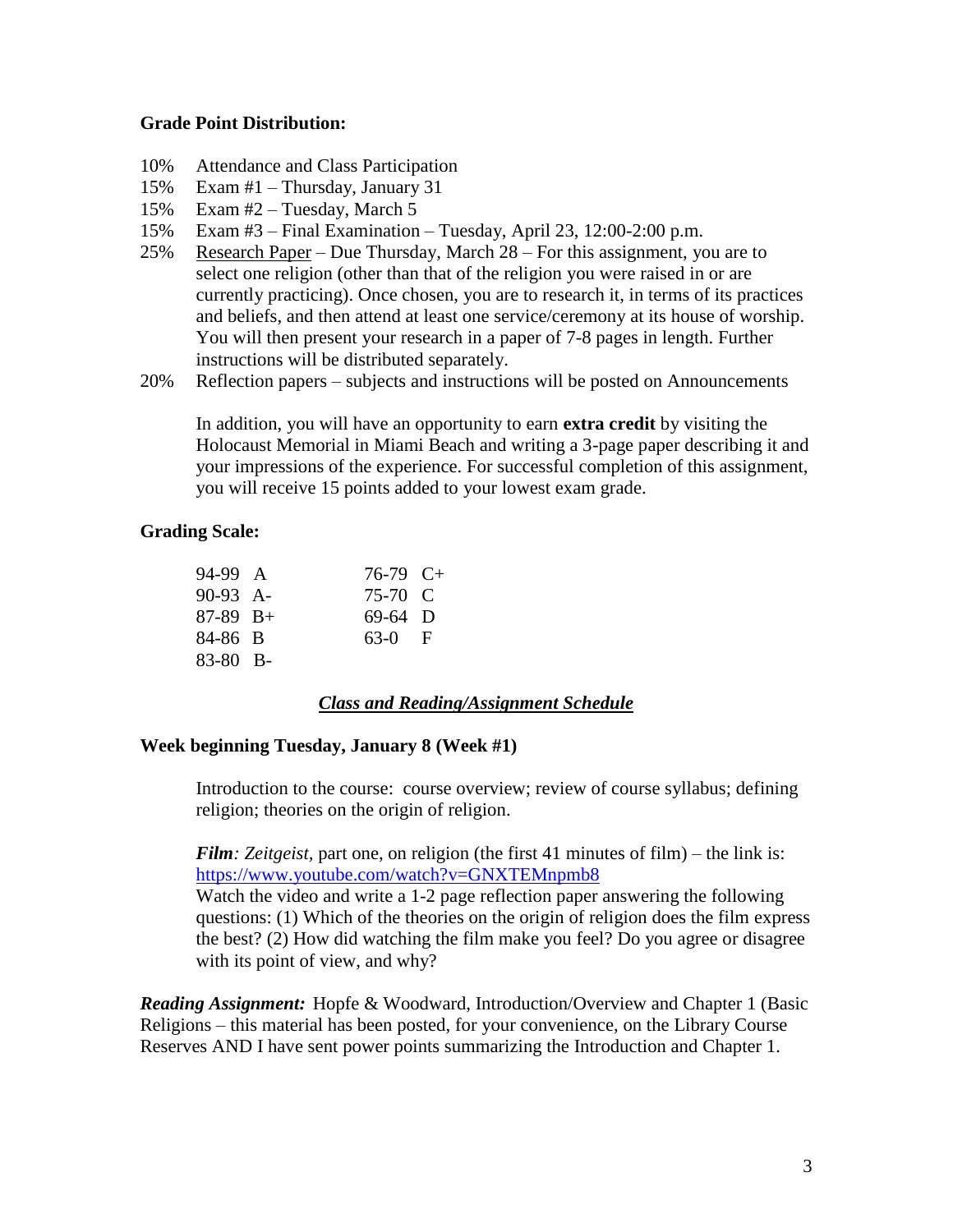#### **Week beginning Tuesday, January 15 (Week #2)**

After reading the list of definitions/assessments of the term "religion," choose one or two and explain WHY you find it/them the definition closest to what you believe. Write down your answer is a few paragraphs.

Basic Religions

Introduction to African Religion

*Reading Assignment:* Hopfe & Woodward: African Religion, Chapter 3; and Laurenti Magesa, African Religion (Chapter 2, "The Moral Universe") – both are on the Library Course Reserves and outlined in the form of power points

#### **Week beginning Tuesday, January 22 (Week #3)**

African Religion (continued)

**Film:** *Sorcerers of Zaire*

The Transatlantic Slave Trade and the Middle Passage – lecture and discussion

*Reading Assignment:* Power Points on Library Course Reserves (Papal Bulls and Transatlantic Slave Trade)

## **Week beginning Tuesday, January 29 (Week #4)**

**Film:** *The Middle Passage*

**Thursday, January 31, Exam #1** – this exam will cover all introductory material; the theories about the origins of religion; Basic Religions; and African Religion (including films viewed)

*Reading Assignment:* Hopfe & Woodward, Chapter 4 (Hinduism)

#### **Week beginning Tuesday, February 5 (Week #5)**

Hinduism – lecture and discussion

#### **Week beginning Tuesday, February 12 (Week #6)**

Hinduism (lecture and discussion continued)

*Film: Mystic India*

*Reading Assignment*: Hopfe & Woodward, Chapter 6 (Buddhism)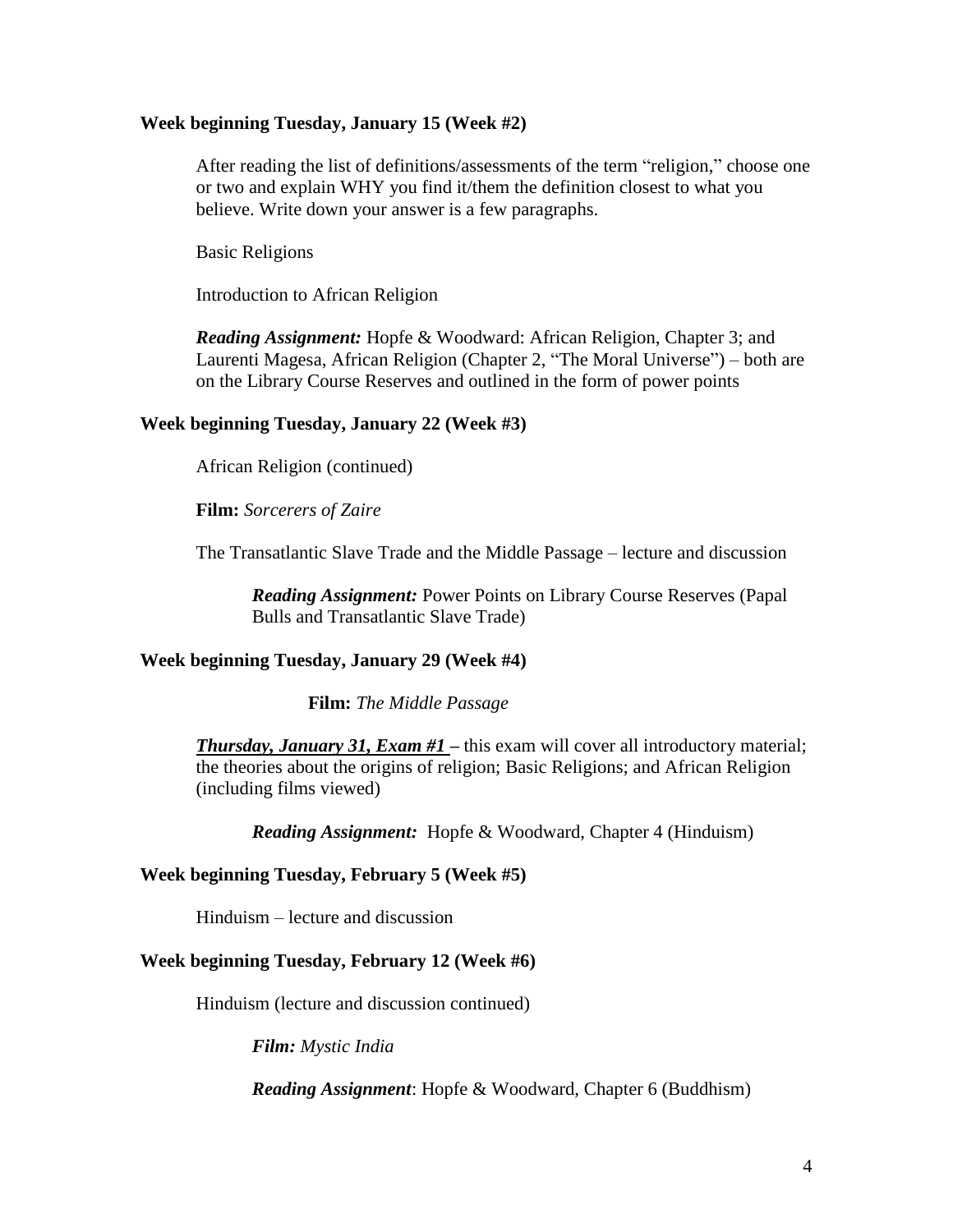#### **Week beginning Tuesday, February 19 (Week #7)**

Introduction to Buddhism and the Life of the Buddha

**Film**: Excerpts from film *Little Buddha*

#### **Week beginning Tuesday, February 26 (Week #8)**

Buddhism (continued)

**Film:** *Compassion in Exile: The Story of the 14th Dalai Lama*

*Reading Assignment:* Hopfe & Woodward, Chapter 11 (Judaism)

#### **Week beginning Tuesday, March 5 (Week #9)**

*Tuesday, March 5 – Exam #2* (on Hinduism and Buddhism)

Introduction to Judaism (lecture & discussion)

## **Week beginning Tuesday, March 12 (Week #10) – SPRING BREAK – NO CLASSES**

## **Week beginning Tuesday, March 19 (Week #11)**

Judaism – lecture and discussion

**Film:** *A History of God, Part I*

*Reading Assignment*: Hopfe and Woodward, Chapter 13 (Islam)

#### **Week beginning Tuesday, March 26 (Week #12)**

Judaism (lecture & discussion continued)

#### **Research Paper is due on Thursday, March 28**

**Film**: *The Mystery of the Jews*

### **Week beginning Tuesday, April 2 (Week #13)**

Islam: Introduction to Islam and the Life of Muhammad

**Film**: *A History of God, Part 3*

*Reading Assignment*: Hopfe & Woodward, Chapter 12 (Christianity)